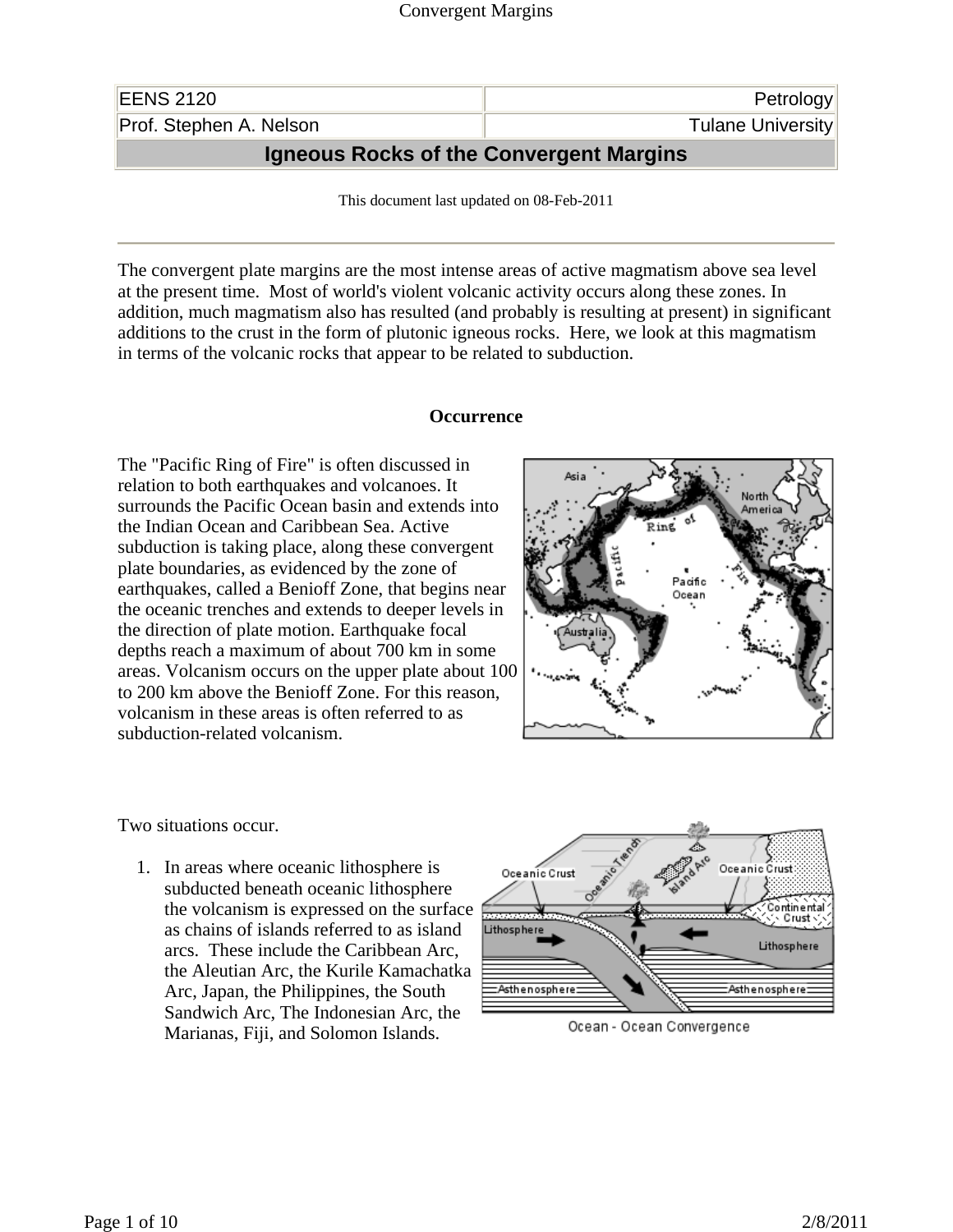2. In areas where oceanic lithosphere is subducted beneath continental lithosphere volcanism occurs as chains of volcanoes near the continental margin, referred to as a continental margin arc. These include the Andes Mountains, Central American Volcanic Belt, Mexican Volcanic Belt, the Cascades, the part of the Aleutian arc on Continental crust, and the North Island of New Zealand.



Ocean - Continent Convergence

Within these volcanic arcs the most imposing, and therefore most recognized by early workers, features of the landscape are large stratovolcanoes. These usually consist of predominantly andesitic lava flows and interbedded pyroclastic material. But, in the late stages of volcanism more silicic lavas and pyroclastics like dacites and rhyolites are common.



Many of these stratovolcanoes pass through a stage where their upper portions collapse downward to form a caldera. These caldera forming events are usually associated with explosive eruptions that emit silicic pyroclastic material in large-volume eruptions. It is the sudden evacuation of underlying magma chambers that appears to result in the collapse of the volcanoes to form the calderas.

The imposing presence of these large mostly andesitic stratovolcanoes led to an early widespread perception among petrologists that basalts were rare or absent in these environments. In recent years, however, it has become more evident that basalts are widespread, but do not commonly erupt from the stratovolcanoes. Instead, they are found in areas surrounding the stratovolcanoes where they erupt to form cinder cones and associated lava flows. One explanation for this distribution is that the magma chambers underlying the stratovolcanoes intercept the basaltic magmas before they reach the surface and allow the basalts to differentiate to more siliceous compositions before they are erupted. Basaltic magmas that are not intercepted by the magma chambers can make it to the surface to erupt in the surrounding areas.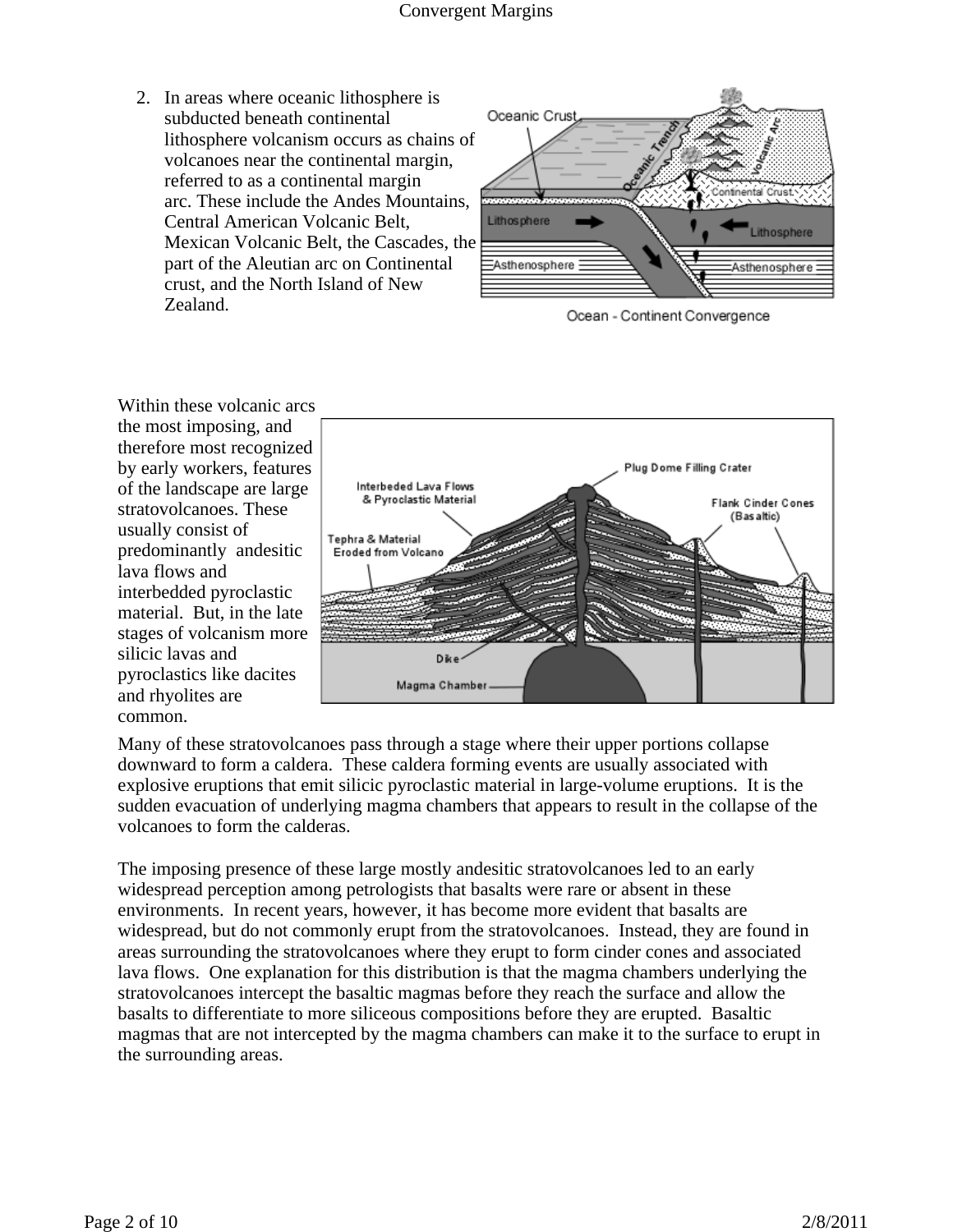# **Petrography**

Probably the most distinguishing feature of subduction-related volcanic rocks is their usually porphyritic nature, usually showing glomeroporphyritic clusters of phenocrysts. Basalts commonly contain phenocrysts of olivine, augite, and plagioclase. Andesites and dacites commonly have phenocrysts of plagioclase, augite, and hypersthene, and some contain hornblende. The most characteristic feature of the andesites and dacites is the predominance of fairly calcic plagioclase phenocrysts that show complex oscillatory zoning. Such zoning has been ascribed to various factors, including:

- Kinetic factors during crystal growth. As one zone of the crystal is precipitated the liquid immediately surrounding the crystal becomes depleted in the components necessary for further growth of the same composition. So, a new composition is precipitated until diffusion has had time to renourish the surrounding liquid in the components necessary for the equilibrium composition to form.
- Cycling through a chemically zoned magma chamber during convection. As crystals grow, they are carried in convection cells to warmer and cooler parts of the magma chamber. Some zones are partially dissolved and new compositions are precipitated that are more in equilibrium with the chemical compositions, pressures, and temperatures present in the part of the magma chamber into which the crystal is transported.
- Magma mixing. As magmas mix the chemical compositions of liquids and temperatures change during the mixing process. This could result in dissolution of some zones, and precipitation of zones with varying chemical composition.

Rhyolites occur as both obsidians and as porphyritic lavas and pyroclastics. Phenocrysts present in rhyolites include plagioclase, sanidine, quartz, orthopyroxene, hornblende, and biotite.

In addition to these features, petrographic evidence for magma mixing is sometimes present in the rocks, including disequilibrium mineral assemblages, reversed zoning etc. Xenoliths of crustal rocks are also sometimes found, particularly in continental margin arcs, suggesting that assimilation or partial assimilation of the crust could be an important process in this environment.

## **Major Elements**

Before discussing the major element chemistry of subduction related volcanic rocks we first need to clarify some terminology concerning rock suites. In the early 1900s a petrologist by the name of Peacock examined suites of rocks throughout the world. On a plot of CaO and total alkalies versus  $SiO<sub>2</sub>$ , Peacock noted that the two curves intersected at different values of  $SiO<sub>2</sub>$  for different suites. He used the value of  $SiO<sub>2</sub>$  where the two curves intersect (now known as the *Peacock Index* or *Alkali-Lime Index*) to divide rock suites into the following:

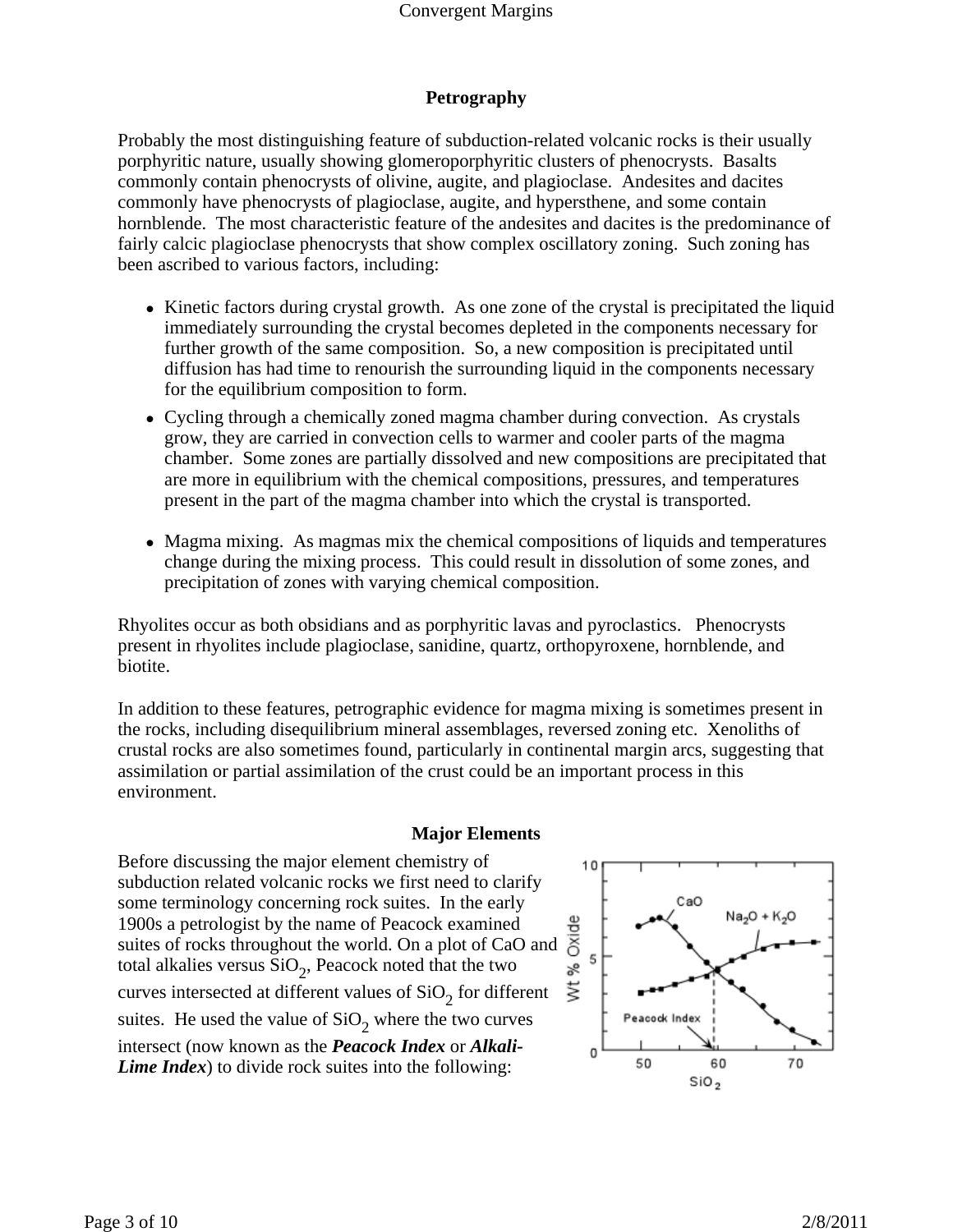| Peacock Index | Name of Suite |
|---------------|---------------|
| ${<}51$       | Alkalic       |
| $51 - 56$     | Alkali-Calcic |
| 56-61         | Calc-Alkalic  |
| >61           | Calcic        |

Although Peacock's classification of rock suites is rarely used today, some of the terminology has survived in slightly different forms. For example the general term "alkaline suite" is used to describe rock suites in which the basic rocks have relatively high values of total alkalies, like the alkali basalt -hawaiite - mugearite - trachyte suite or the basanite - nephelinite suites discussed previously. Most subduction related volcanic and plutonic rocks fall into the calcalkalic suite of Peacock, and thus the term calc-alkaline is often given to the suite of rocks found associated with subduction. But, it is notable that all four suites of rocks defined by Peacock are found in subduction-related areas.

The modern definition of the calc-alkaline suite is based on the AFM diagram. On this diagram subduction-related volcanic rocks show a trend along which the ratio of MgO to total iron  $(MgO/FeO^*)$ remains nearly constant. This trend is often referred to as the *Calc-Alkaline trend*. Note that the calc-alkaline trend is distinct from the Fe-enrichment trends shown by the alkaline and tholeiitic suites discussed previously. Also, calc-alkaline basalts, like tholeiitic basalts are subalkaline, but they differ from tholeiitic basalts in their higher concentrations of  $Al_2O_3$ , with

values of 17 to 20 wt %. Thus, these calc-alkaline basalts are often referred to as *high alumina basalts.*



Recall that the Fe-enrichment trend exhibited by the tholeiitic and alkaline rock series can be explained by crystal fractionation involving removal of early crystallizing Mg-rich olivines and pyroxenes from the parental basaltic magmas. The calc-alkaline trend, however, would require early removal of mineral assemblages with a higher Fe/Mg ratio, or some other process. Over the years several explanations for the calc-alkaline trend have been discussed. Among these are:

• Crystal fractionation by early removal of an Fe-rich mineral assemblage. Because the basaltic compositions are similar to tholeiitic basalts, they would crystallize the same Mg-rich olivines and pyroxenes as tholeiitic basalts. So, this process would require early crystallization of additional Fe-rich phases to raise the Fe/Mg ratio of the early crystallizing assemblage. Likely candidates for the Fe-rich phase or phases would be magnetite or an Fe-rich amphibole. Experiments conducted in the 60s through 80s failed to show that magnetite or Fe-rich amphibole would be early crystallizing phases in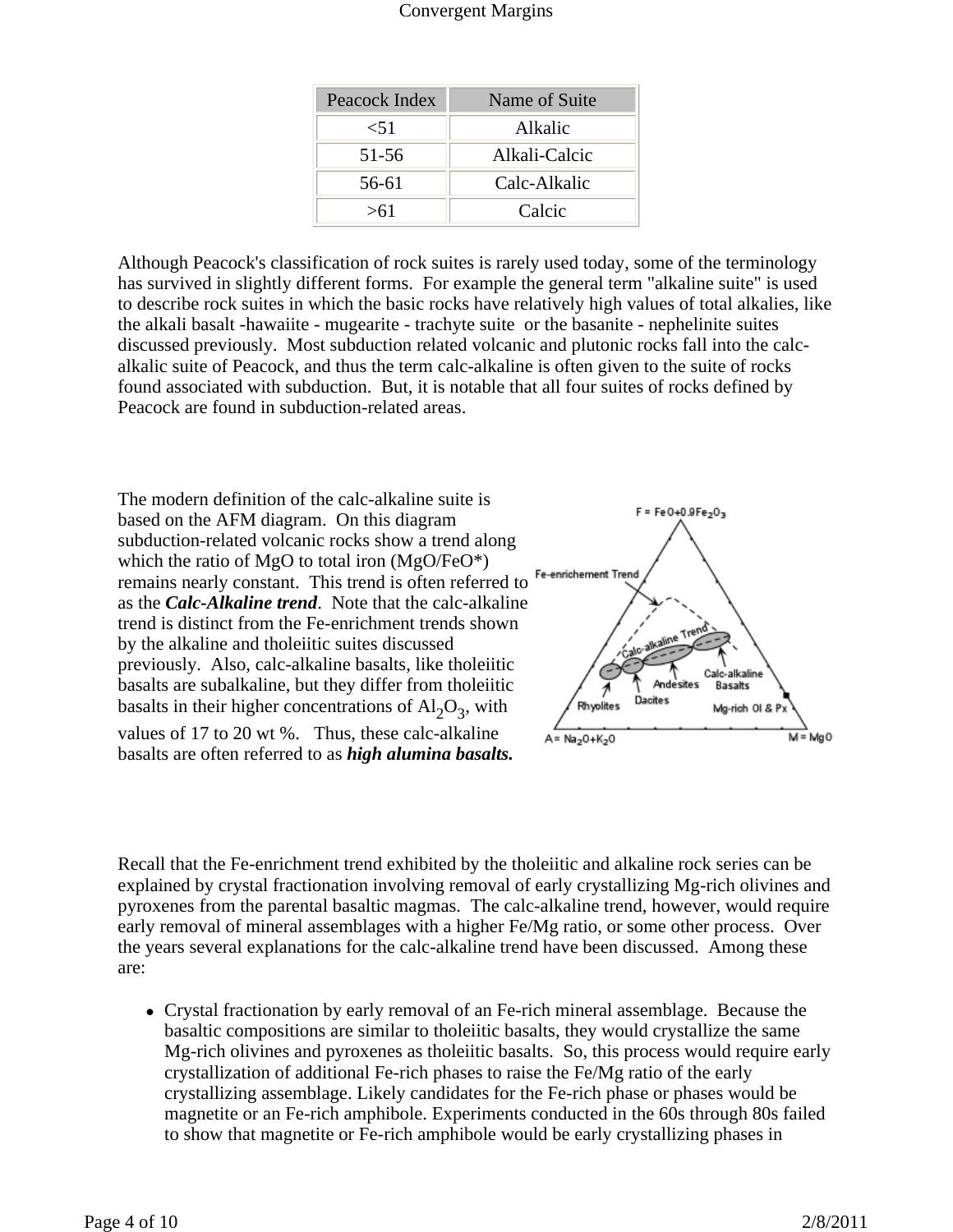basalts or andesites under geologically reasonable conditions. So, at least initially, this mechanism appeared to be unacceptable (but see below).

- Assimilation of crustal material by basaltic magmas. Since rhyolites and granites are chemically similar, and since the continental crust contains a higher proportion of granitic rocks, it could be possible that the calc-alkaline trend is due to assimilation of crustal granites by basaltic magmas. We have previously discussed the difficulty of such a process operating on a large scale because of the energy requirements involved. A larger hindrance to this mechanism, however, is that the calc-alkaline suite occurs both in island arcs, where there is little or no continental crust, as well as in continental margin arcs where there is such crust.
- Magma Mixing. The calc-alkaline trend could be explained by mixing of basaltic magmas with rhyolitic magmas to produce the intermediate andesites and dacites. This involves the problem of first, how are the rhyolites generated, and second that such rhyolitic and basaltic magmas would have to be present beneath all arcs. While mixing does seem to play a role, it is unlikely that it always occurs and is always able to generate the large volumes of magma required to build a mostly andesitic stratovolcano.
- Andesites as primary magmas. In the early years, when it was not recognized that basalts do occur in the arcs or at least that andesites were the predominant type of magma erupted, it was suggested that andesites were primary magmas. Since it was known that the mantle would not likely be able to produce silica oversaturated andesitic magma by partial melting, except at very low pressure, it was suggested that the subducted oceanic crust partially melted to produce andesitic magmas. This seemed like a good hypothesis in light of the new theory of Plate Tectonics that was coming out at the time. But, as we will see later, there are serious obstacles to this theory in the trace element composition of the magmas. Nevertheless, this early theory became popular and was put into introductory physical geology textbooks, many of which still advocate that andesitic magmas are generated by partial melting of the subducted oceanic crust.

In recent years more light has been shed on the possible origin of the calc-alkaline suite. Perhaps the best evidence comes from experimental petrology and recent advances in experimental techniques. Experimental petrology has long suffered from the possibility that the experimental charge could possibly react with the container in which it was placed. Thus, the choice of the container or capsule, as it is called, is very important. Perhaps the best in this regard is gold. Gold remains relative inert at high temperatures, and thus does not appear to react with silicate liquids in any major way. But, the melting temperature of Gold is about  $1060^{\circ}$ C which means that experiments must be conducted at temperatures that are relatively low compared with those of basaltic liquids. Platinum (Pt) has a much higher temperature and is inert and does not react with liquids that have no Fe. But Pt absorbs Fe from liquids if it is present. Thus, if one is attempting to determine whether or not an Fe-rich phase crystallizes from a liquid at high temperature, Fe-loss to the Pt capsule could become important (i.e. it might suppress the crystallization of an Fe-rich phase because there is less Fe in the liquid than would be present under natural conditions). Although this limitation was recognized and attempts were made in early experiments to minimize Fe loss to the Pt, the experiments still remained suspect. In the 1980's, however, techniques were developed to saturate the Pt capsules with Fe prior to experimentation. This led to important new experiments addressing the problem of the calc-alkaline suite.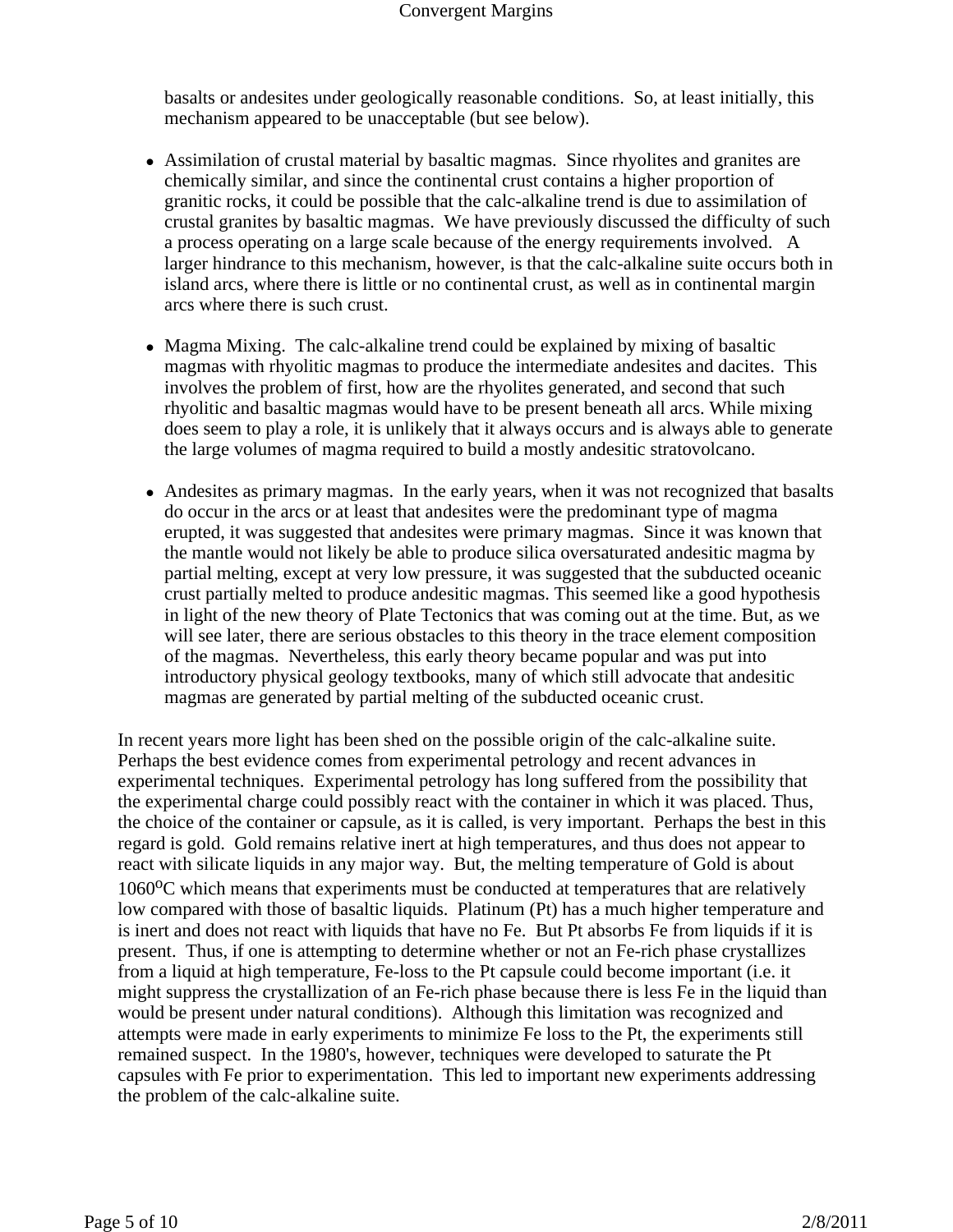First, however, consider experiments conducted at low pressure on tholeiitic basalt magmas. These experiments show that at low pressure Plagioclase and Olivine crystallize first, with proportion of plagioclase crystallizing being higher than that of olivine. On the projected phase diagram, removal of Olivine and Plagioclase drives the liquid composition away from the Olivine corner until it intersects the Ol  $+$  Plag  $+$  Cpx  $+$  Liq. cotectic. Further layas crystallization of these phases will then drive the liquid composition along the cotectic to eventually crystallize pigeonite (low Capyroxene) as shown by the light colored path on the diagram.



Analyses of the liquids produced in these experiments showed that, as expected the liquids would follow a trend of Fe-enrichment and thus the calc-alkaline trend could not be produced by fractional crystallization at low pressures.

Next, experiments were conducted at a pressure of 2 kb with enough  $H_2O$  in the capsules to assure that the liquid would be  $H_2O$  saturated at this pressure (i.e. a free vapor phase would coexist with the liquid). These experiments were conducted because it was known that  $H_2O$ would lower the temperature of appearance of the silicate minerals, but would lower the temperature of appearance of oxide minerals, like magnetite to a lesser extent, and could stabilize a hydrous phases like hornblende at a higher temperature.

The experiments show that

- The position of the Ol + Plag + Cpx + Liq. cotectic shifts toward the Olivine corner of the projected phase diagram.
- The proportion of Olivine relative to plagioclase becomes much higher than in the dry low pressure experiments.
- Magnetite becomes an early crystallizing phase and hornblende also crystallizes early if the liquids have a high enough concentration of  $\text{Na}_2\text{O}$ .
- Most importantly, analyses of the liquids produced in the experiments plot along the calc-alkaline trend in the AFM diagram.

Furthermore, if subduction related arc rocks are plotted on the projection there are seen to lie in a field surrounding the 2 kb  $H_2O$  saturated cotectic. This indicates that the calc-alkaline suite could be produced by fractional crystallization under moderate pressure water saturated conditions. This would suggest that the main difference between tholeiitic rocks and calcalkaline rocks might be the presence (in calc-alkaline basalts) or absence (in tholeiitic basalts) of  $H<sub>2</sub>O$  in the parental magmas and/or the source rocks that melt. From our previous

discussion, we know that it is possible to introduce water into the subduction related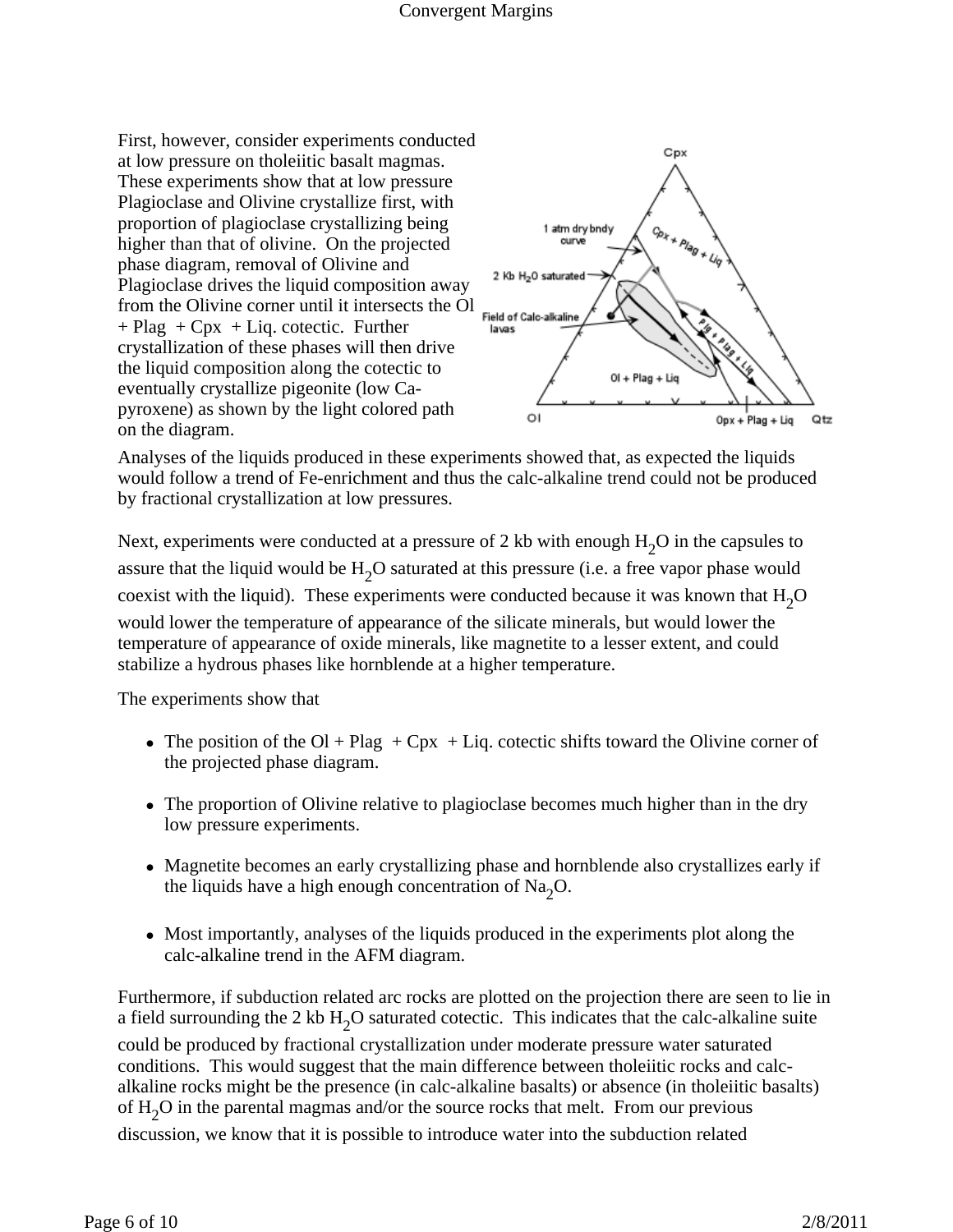environment by dehydration of the subducting lithosphere, whereas it is more difficult to envision a mechanism to add water to the source where tholeiitic magmas are generated.

## **Trace Elements**

As mentioned before, the trace element concentrations found in subduction related volcanic rocks are not consistent with derivation of the magmas from partial melting of subducted oceanic crust. First we will look at what the trace element concentrations show, then discuss why they are not consistent with an origin involving direct melting of the oceanic lithosphere, and then discuss how the trace element patterns of subduction related magmas might develop. As we will see the subducted oceanic lithosphere likely does make a contribution to calcalkaline magmas, but not necessarily as the primary source of these magmas.

When plotted on an incompatible trace element diagram (often referred to as a spider diagram), calcalkaline rocks show an irregular pattern with many peaks and valleys, unlike the relatively smooth patterns exhibited by OIBs and MORBs.Two things of note are shown on this diagram. First, in calc-alkaline basalts (as well as andesites, not shown) the heavy REE, represented by Yb are not depleted relative to MORBs.



Second, the elements Nb, Ta, and Ti show negative anomalies (depletion) relative to elements like Ba, K, La, and Ce. We'll discuss the implications of each of these points below:

1. Lack of HREE depletion. When oceanic crust is subducted it traverses a path of increasing pressure and temperature. In doing so it is metamorphosed. The mineral assemblage of olivine, pyroxene and plagioclase is not stable at higher pressures and temperatures and is metamorphosed into an assemblage of mostly pyroxene and garnet. Such a rock is called an *eclogite*. At the temperatures and pressures expected to be present at the depth of the subduction zone below the volcanic arc the basalt would in fact be an eclogite, yet its chemical composition will not have changed, i.e. it will still show a MORB-like trace element pattern.

Heavy REEs are compatible in garnet. Thus if garnet is present in the source, HREEs will be held back by the garnet during partial melting, and thus any liquids produced should show lower HREE concentrations than the original source. Thus, if the source of calc-alkaline magmas is postulated to be oceanic crust (now an eclogite) we would expect to see HREE concentrations lower than oceanic crust. Since this is not observed, it is unlikely that the calc-alkaline magmas represent partial melts of the subducted oceanic crust.

2. Depletion in Nb, Ta, and Ti relative to K, La, and Ce. The elements Nb, Ta, and Ti are elements called *High Field Strength Elements (HFSE)*. These are elements that have a small ionic radius and a high charge (usually +4). Because of their high charge and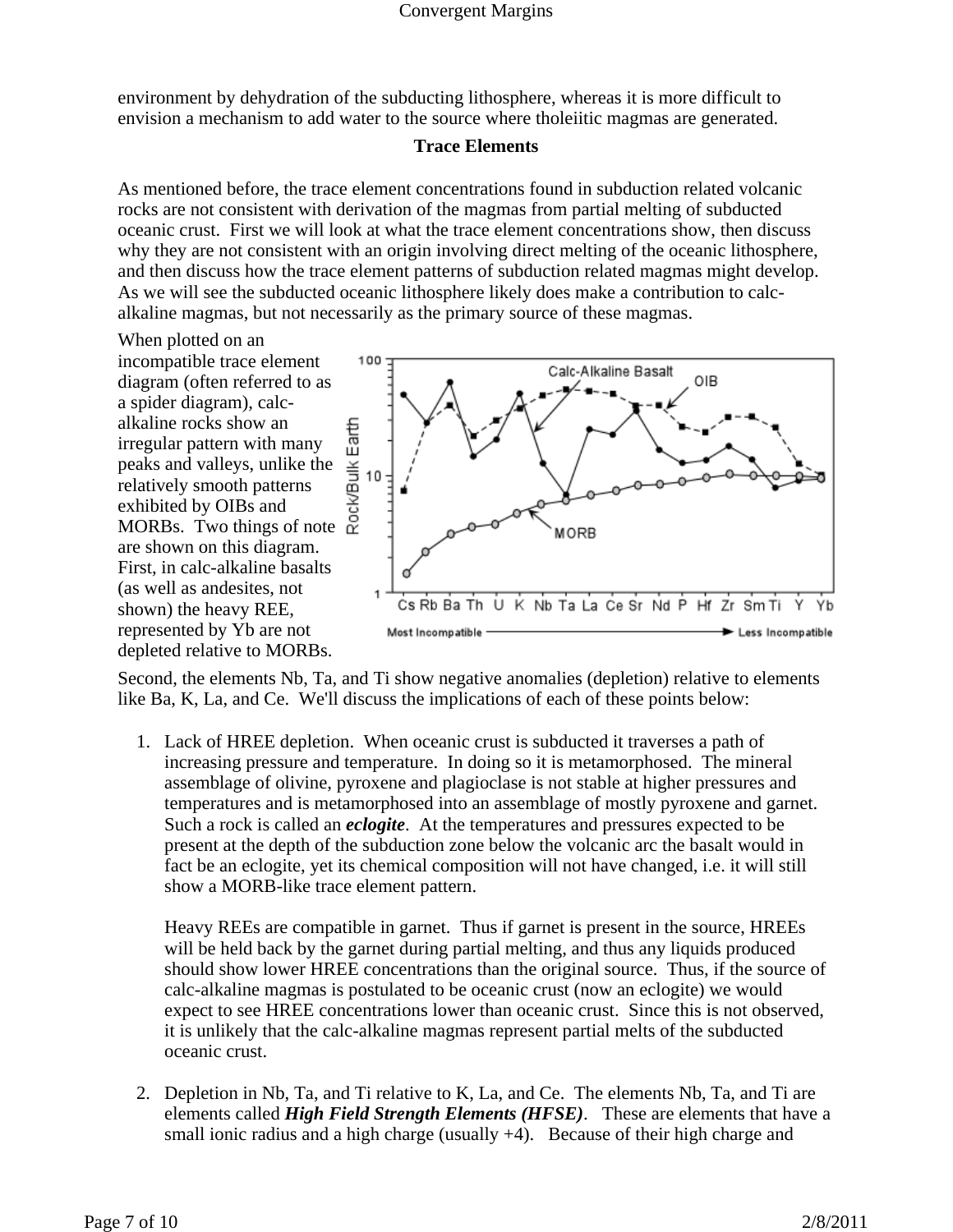small size they are not readily soluble in aqueous fluids. During chemical weathering or dehydration for example these elements remain in the solids. Elements like Ba and K are often called *Large Ion Lithophile Elements (LILE)*. The LILE and REE (like La and Ce) are highly soluble in aqueous fluids. Thus, dehydration of the subducted oceanic crust would be expected to release fluids that have high concentrations of LILE and REE and low concentrations of HFSE. If these fluids then interacted with the mantle overlying the subducted plate they would change the composition of that mantle (metasomatize it) so that it would have a trace element pattern more similar to the pattern observed in calc-alkaline volcanic rocks. Subsequent melting of this metasomatized mantle would explain the trace element pattern observed in the erupted magmas.



Liquid + Vapor

The addition of fluids has an additional effect, discussed earlier, in lowering the solidus temperature of the mantle and inducing partial melting. Furthermore, addition of fluids at the source of calc-alkaline magmas would explain why these magmas would become saturated with water at lower pressures to fractionate to produce the calc-alkaline trend on an AFM diagram.

#### **Isotopes**

Sr and Nd isotopic ratios for subduction-related volcanic rocks are similar to OIBs, but show higher ratios of  $87\text{Sr}/86\text{Sr}$ , and extend to lower ratios of  $143\text{Nd}/144\text{Nd}$ . Three points are notable about this data.

1. The subduction related rocks do not generally show Sr and Nd isotopic ratios similar to MORBs. This suggests that they were not derived from partial melting of subducted oceanic crust or from partial melting of an unmodified MORB source.



- 2. The offset from OIBs to higher values of  ${}^{87}Sr/{}^{86}Sr$  at constant  ${}^{143}Nd/{}^{144}Nd$  could be explained by addition of seawater to the source of the subduction-related rocks. Seawater has relatively high concentrations of Sr and extremely low concentrations of Nd. Thus, if seawater expelled from the subducted lithosphere were incorporated into the mantle source, it would raise the  ${}^{87}Sr/{}^{86}Sr$  ratio and have little effect on the  $143$ Nd/ $144$ Nd ratio.
- 3. The extension of the array toward higher  ${}^{87}Sr/{}^{86}Sr$  and lower  ${}^{143}Nd/{}^{144}Nd$  suggests that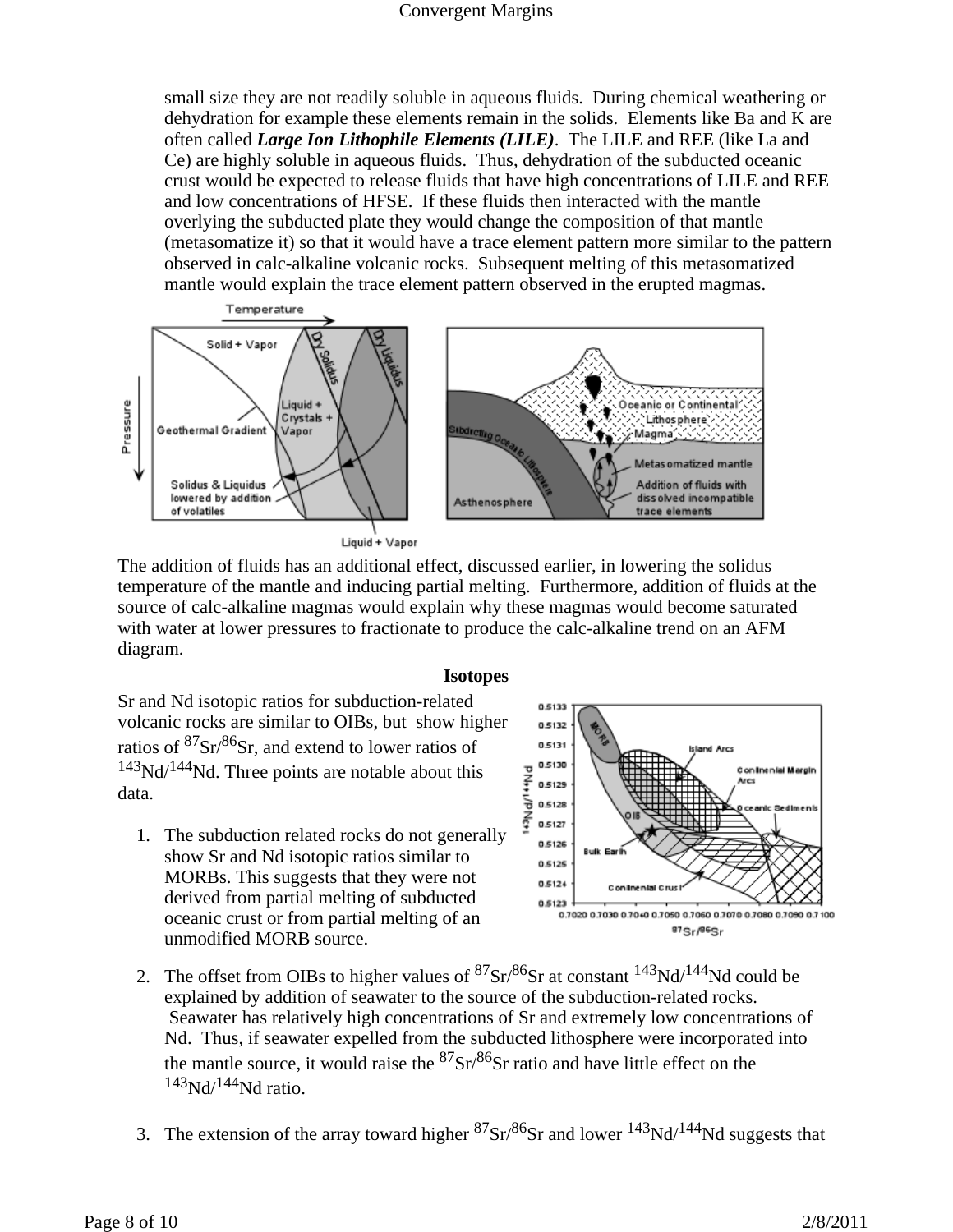a continental crustal component is incorporated into subduction related magmas. This could come from either subducted oceanic sediments or crustal contamination. If sediments are subducted, they would metamorphose along with the rest of the oceanic crust and upon dehydration the fluids could carry an isotopic signature contributed by the sediments. In general, rocks erupted in continental settings show higher  $87\text{Sr}/86\text{Sr}$  and lower  $143\text{Nd}/144\text{Nd}$  ratios than those erupted in island arcs. This argues for some contamination of the magmas by the crustal rocks through which the magmas pass.

The extent of subducted sediment involvement can, in some cases be evaluated by looking at an isotope of Beryllium,  ${}^{10}$ Be, and a highly incompatible trace element Boron (B).

 $10$ Be is an isotope of Be that is produced in the upper atmosphere by bombardment of cosmic rays. Once produced it has a half-life of 1.5 million years. Be and its radioactive isotope are absorbed by the oceans and are adsorbed onto the surface of clay minerals. Because of its short half life, only small quantities  ${}^{10}$ Be remain after the passage of more than about 10 million years. If oceanic sediment is subducted and contributes material to the source of calc-alkaline magmas before it has completely decayed, then we should see small amounts of  $^{10}$ Be in the magmas and rocks. But note that this will only be true for very young sediment and in young volcanic rocks. So, we do not necessarily expect to see  ${}^{10}$ Be in all subduction related rocks.

B is an element that is abundant in sediments but has very low concentrations in the mantle. B/Be ratios for mantle rocks are also low. Furthermore, B is much more readily soluble in fluids, so fluids derived from dehydration of the sediments have much higher B/Be ratios than the mantle and sediments. Thus, if we look at the concentration of  $^{10}$ Be and the B/Be ratio in subduction-related volcanic rocks we may be able to determine whether or not sediments and fluids are involved in the production of subduction-related magmas.

What is found is that for some arcs the concentration of  $10B$ e increases linearly with B/Be ratio. Some arcs like the Central American Arc, the Kurile arc, and the New Britain Arc range to high values of  ${}^{10}$ Be indicating the incorporation of some component of relatively young oceanic sediment. Other arcs like the Aleutians, Chile, and Kamchatka have low  ${}^{10}$ Be, but extend to higher values of B/Be. Note that fluids could have rather variable  $^{10}$ Be and B/Be, but the data clearly indicates that some fluid is contributing to the source of subduction-related magmas, consistent with other information we have examined.



## **Origin**

Over the last fifteen years or so we have come to a much clearer picture of the origin of the calc-alkaline suite of rocks that is commonly associated with subduction. We here summarize the current theory based on the information discussed above:

• Subduction carries oceanic crust and sediment to depth. As the pressure and temperature rise, the MORB crust and sediments undergo metamorphism that releases hydrous fluids.